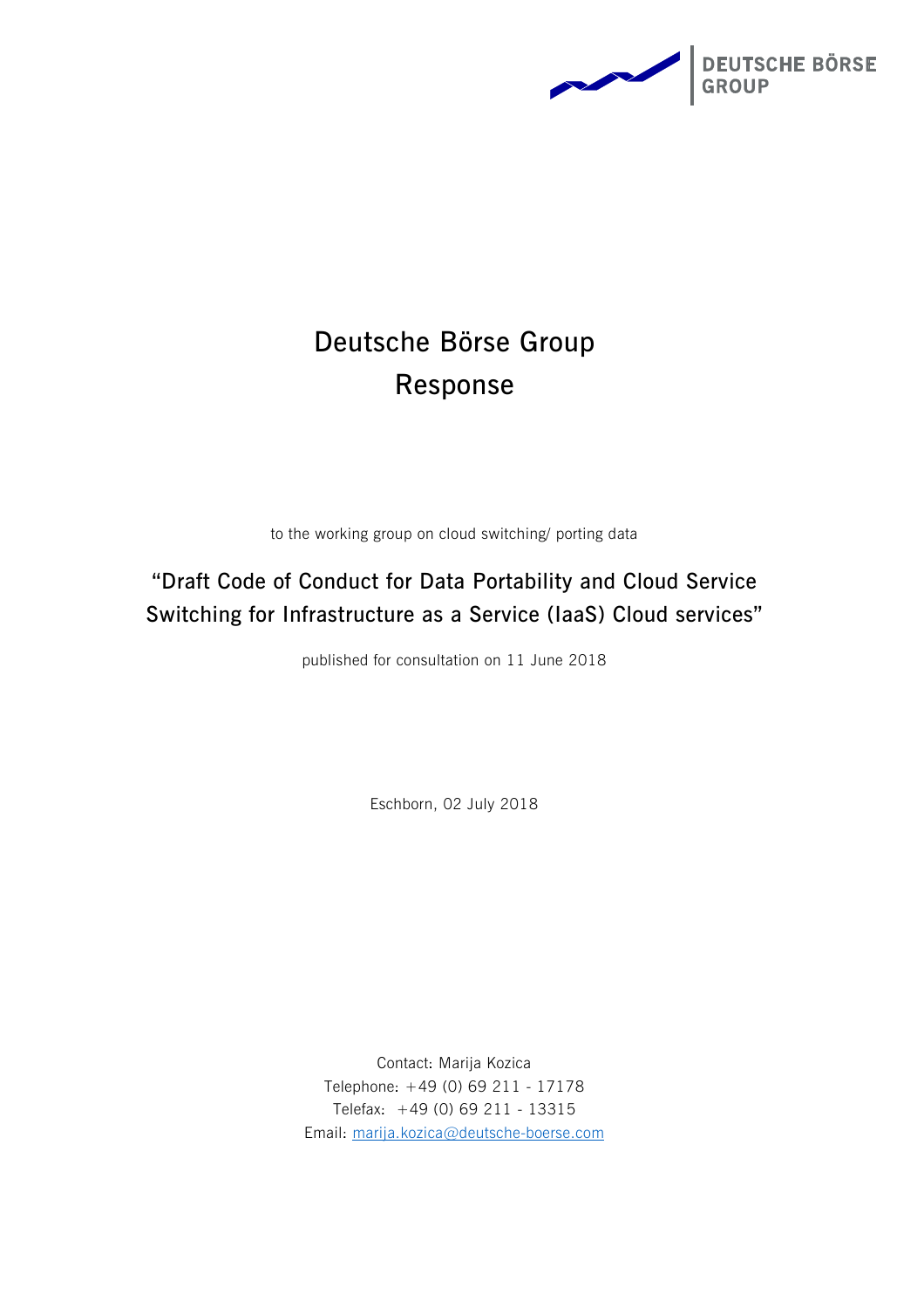# **A. Introduction**

Deutsche Börse Group (DBG) welcomes the opportunity to comment on SWIPO Working Group consultative document 'Draft Code of Conduct for Data Portability and Cloud Service Switching for Infrastructure as a Service (IaaS) Cloud services' published 11 June 2018.

DBG operates in the area of financial markets along the complete chain of trading, clearing, settlement and custody for securities, derivatives and other financial instruments and acts as such as a provider of highly regulated financial market infrastructures.

Deutsche Börse AG, the parent company of DBG, operates the largest German Stock Exchange, including regulated markets for equities, exchange-traded funds, certificates as well as options and is as such one of the largest market operators in Europe. For DBAG and its affiliated companies Clearstream Banking S.A., Luxembourg and Clearstream Banking AG, Frankfurt/Main, acting as (I)CSD, as well as Eurex Clearing AG as a leading European Central Counterparty (CCP) for derivatives and financial instruments, operational reliability, data availability and a high degree of data integrity are of utmost importance.

Due to the business-related importance of state-of-the-art IT-systems as well as the scalability of business, DBG has started early to investigate the potential use of the whole spectrum of cloud solutions, including PaaS, IaaS as well as SaaS, and entered into intensive communication with major cloud service providers, competent authorities, standard setting organizations and peers.

We consider a proper regulatory treatment as well as a corresponding development of self-regulatory codes of conduct by the industry as equally important in order to implement an appropriate, sophisticated and comprehensive framework for the use of cloud solutions across industries. Therefore, we appreciate the working group's intention to facilitate the use of cloud computing infrastructures within the EU by developing a common code of conduct on data portability and switching of cloud services. Nevertheless, we are of the opinion that the current draft version of the code of conduct does not provide the necessary level of detail in order to assist users of cloud computing infrastructures (Cloud Service Customers; CSC) to set up the necessary technical and contractual framework to port data or switch cloud computing infrastructures, particularly in case of unexpected events. Further, we consider the limitation to IaaS as a drawback in effectively facilitating data porting and switching of services.

As we abstain from answering the questions raised within the questionnaire provided, we would like to outline our general (Part B) as well as selected specific comments (Part C) on the draft code of conduct below, whereas we have included our insight and knowledge concerning the current developments on cloud computing solutions respectively.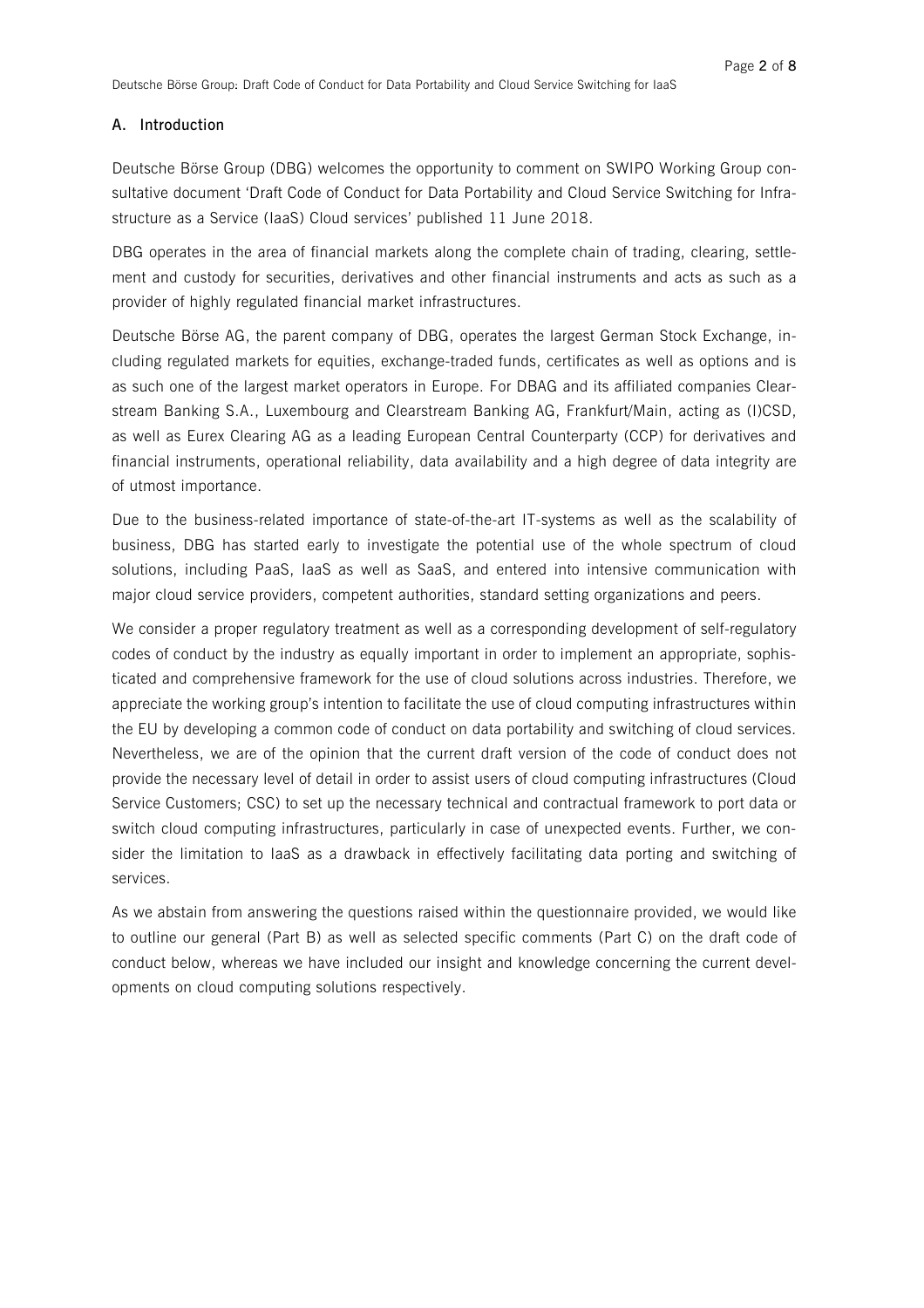# **B. General comments**

# Definition "Code of Conduct"

Notwithstanding the use of the term "code of conduct" within Article 6 of the 'Proposal for a Regulation of the European Parliament and of the Council on a framework for the free flow of non-personal data in the European Union' (COM(2017)495), we would like to point out, that the term "code of conduct" generally refers to a set of rules, norms, principles, as well as values guiding the behaviour, decisions, procedures and systems of an organization or individual. Following Article 6 ibidem those shall serve as the baseline for developing guidelines on best practice providing assistance to facilitate porting of data and switching of services.

The draft code of conduct at hand contains elements of both, a code of conduct as well as guidance on concrete technical and contractual aspects to be considered. In case intended, we suggest to clearly distinguishing the norms and values cloud vendors as well as CSCs shall adhere to from best practice on porting data and switching services.

In the following, we will use the term "(draft) code of conduct" for the sake of simplicity synonymously to best practice, as the draft code of conduct at hand predominantly contains aspects rather providing operational guidance than outlining norms and values to be considered.

 $\triangleright$  Structure of the draft code of conduct

The structure of the draft code of conduct is being outlined under Chapter 2 and provides information crucial for understanding the scope and intention of the code of conduct as well as its limitations. Among others, Chapter 9 contains information on the governance structure framing the code of conduct.

In order to provide transparent information facilitating the use of cloud infrastructures, we suggest to clearly distinguish the actual content of the draft code of conduct, namely Chapters 6, 7 and 8, from information governing the development, maintenance and update of the code of conduct, mainly the remaining Chapters. Chapters 6-8 would form the actual code of conduct while the remaining Chapters, most particularly Chapter 9, would form by-laws of the organisation governing the code of conduct.

In case the working group's wish is to keep only one document, we argue in favour of rearranging the structure of the draft code of conduct such that governance arrangement underlying the code of conduct are being illustrated at the beginning of the document in order to facilitate reading of the code.

ÿ Reference to Article 6 of the "Free Flow of non-personal Data Regulation"

Following Chapter 3.5 of the draft code of conduct, its intention is to follow the call for a selfregulatory code of conduct facilitating the switching of providers pursuant to Article 6 of COM(2017)495.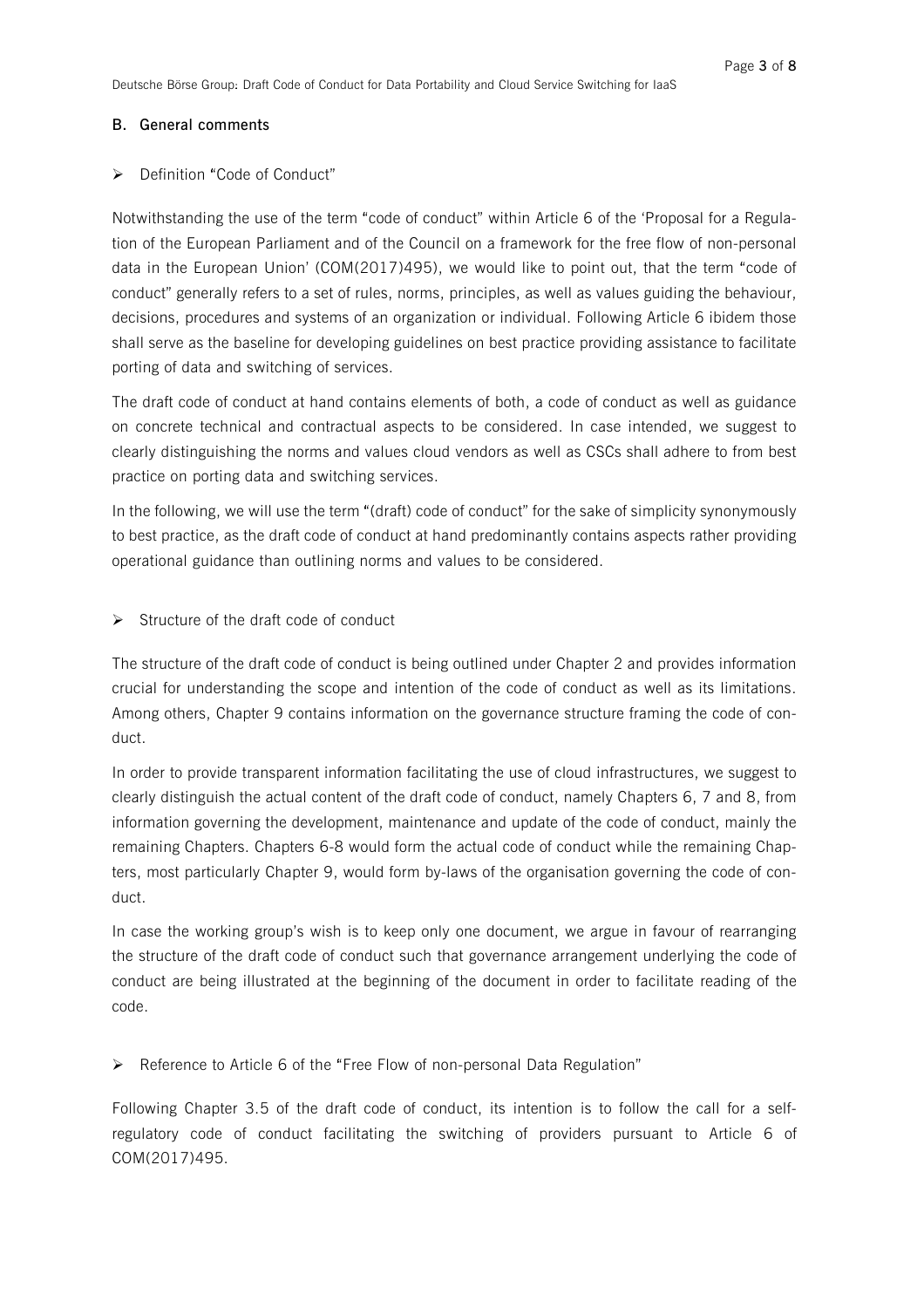According to Article 6 of COM(2017)495 developing self-regulatory codes of conduct shall "define guidelines on best practices in facilitating the switching of providers and to ensure that they provide professional users with sufficiently detailed, clear and transparent information before a contract for data storage and processing is concluded". Furthermore, Article 6 ibidem specifies the content to be covered by the self-regulatory code of conduct. Among others, information on processes, technical requirements, timeframes and charges that apply in case of porting data shall be provided, including information on required IT configuration and minimum network bandwidth.

Although providing valuable information on relevant aspects of data portability and contractual specifications, we deem the current scope and level of detail of the draft code of conduct as not sufficient to meet the expectations of Article 6 of COM(2017)495 fully, as it neither provides information on actual business practice (e.g. reference values) for guidance, nor does it cover all aspects mentioned within Article 6 ibidem. We suggest to extend the draft code of conduct following the expectations of Article 6 ibidem and provide values and information on common structures and processes rather as references and not as necessarily self-binding requirements. Providing specific information on the possible operationalization of relevant aspects already covered by the draft code of conduct will help CSCs to address elements of the overarching technical and contractual framework, which is crucial for preparing for porting data and/or switching services.

#### ÿ Limitation to IaaS

With reference to the variety of different cloud services, the code of conduct shall only apply to laaS, as data portability considerations do not necessarily apply to all cloud services in a same way (see. Chapter 1.5 of the draft code of conduct). While we consent to the statement that portability considerations might vary depending on the concrete cloud service used, we expect that a large number of requirements facilitating portability of data and switching of services applicable to IaaS can be applied to PaaS and SaaS as well. Hence, we would appreciate the development of a comprehensive code of conduct, which might contain specific requirements for different service types. Moreover, we regard the portability of IaaS due to its characteristics (i.e. CSC controls its data exclusively) compared to the transfer or switching of PaaS or SaaS as far easier to achieve, particularly as the major cloud vendors dispose of standardizes processes and structures to transfer data related to the use of IaaS. Guidance on how to achieve portability in case of use of PaaS or SaaS is being required stronger from our point of view.

#### $\triangleright$  Validation of the Declaration of Adherence

According to Chapter 5.3, the Declaration of Adherence remains valid for three years for a specific version of the Code. Chapter 5.4.1 foresees further that in case of material changes to the cloud vendor's Declaration of Adherence its declaration should be re-assessed and updated promptly, whereas the CSC should be informed about the change within 48 hours according to Chapter 8.4.

In order to increase reliability on the code of conduct, we suggest amending Chapter 5.3. in such way, that it is "generally valid and binding" for three years. The requirement to inform the CSC within a period of 48 hours in case of changes to its Declaration of Adherence might be read as an implicit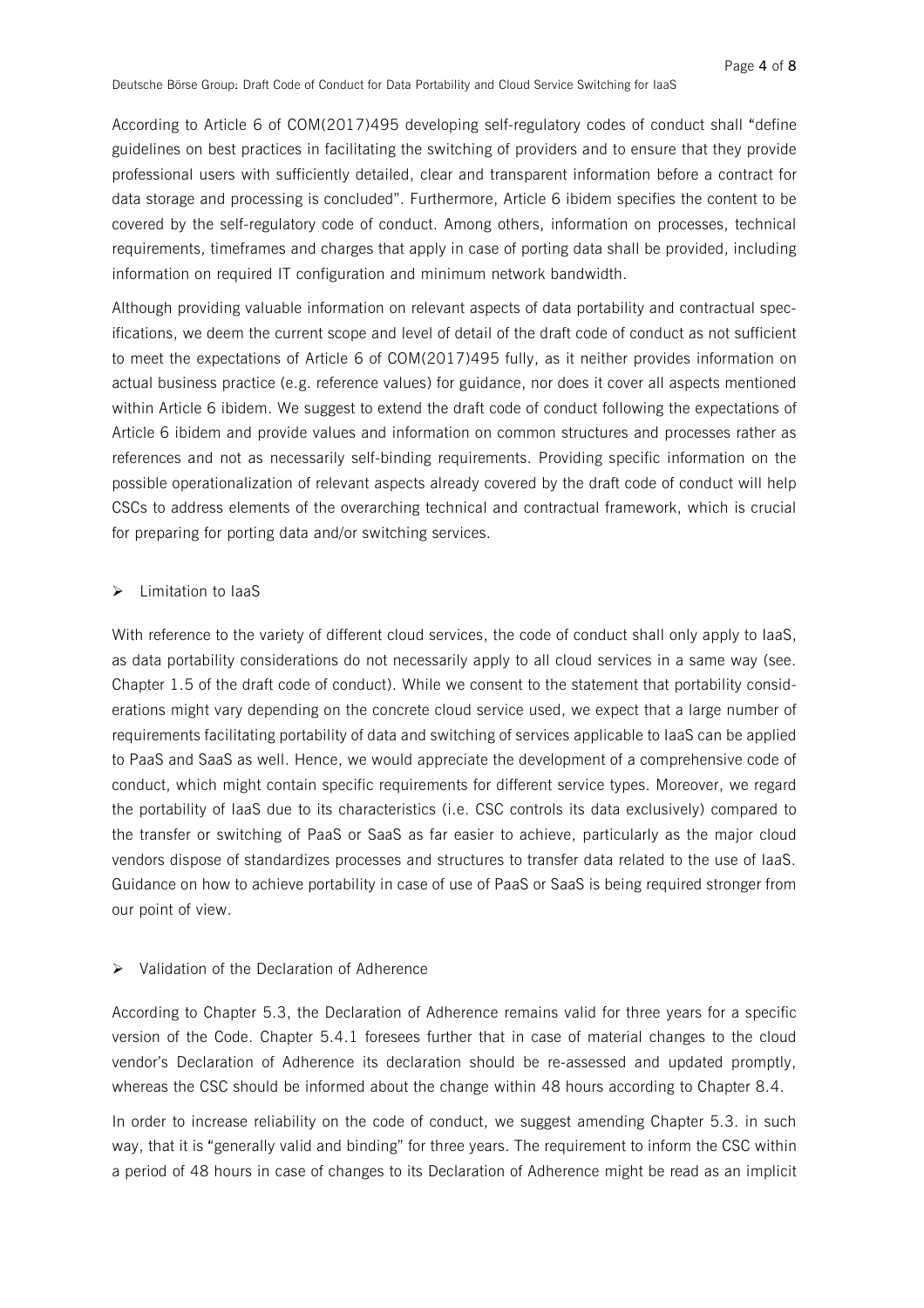permission for the cloud vendor to change its adherence before the period of adherence of three years did expire. A material change in the cloud vendor's adherence to structural and technical elements of the code of conduct affecting portability of data and switching of services should only be possible in form of an addition or supplement within the three years of adherence declared. Consequently, in case of such changes, cloud vendors should be obliged to adhere to the code of conduct they have declared adherence to least, as well as to the one encompassing the changes made (in case applicable). CSCs have to be able to rely on the compliance declared for a set time frame and should not be easily subject to unexpected material changes.

We suggest further that adherence should be declared after two years of the ongoing declaration for the upcoming three years. In case the cloud vendor intends to revoke its Declaration of Adherence, it shall inform its CSCs at least one year in advance to expiration of its Declaration of Adherence.

# **C. Selected specific comments**

# $\triangleright$  Demonstration of compliance

Chapter 3.1. foresees that the respective cloud vendor, accepting the code of conduct, shall demonstrate its compliance with it. Compliance can be demonstrated either through adoption of standards - whereas it is not further specified, what it to be considered as "standards" - or through certifications such as the ISO/IEC 19941:2017(E), which specifies cloud computing interoperability and portability types as well as further aspects on the relationship and interactions between cloud computing and common terminology. This statement creates the impression that through obtaining the certification of ISO/IEC 19941:2017(E) all aspects of the current version of the draft code of conduct are covered.

While we generally support the approach of obtaining certifications for demonstrating adherence to general industry-wide accepted standards, the exclusive reference to one standard raises the question on overlapping aspects of the code of conduct and ISO/IEC 19941:2017(E). It should be transparent, for which aspects of the draft code of conduct the ISO standard can demonstrate compliance and in which cases the draft code of conduct provides further recommendations. In case ISO/IEC 19941:2017(E) fully covers the aspects recommended by the draft code of conduct, its value added should be questioned and the draft code of conduct should be reviewed critically, where appropriate.

#### $\triangleright$  Contractual specifications

Chapter 7 contains information on the contractual specifications necessary to ensure data portability and switching of services and/ or cloud vendors. Beside exclusively covering contractual specifications on the existing contract between the CSC and the cloud vendor currently used (i.e. phrasing requirements applicable to the cloud vendor containing the data and required to assist in porting data to another cloud vendor or the CSC), we are of the opinion that the code of conduct should also phrase requirements related to the acceptance of data (i.e. requirements applicable to the cloud vendor taking the data or providing the *new* service). This is of particular importance for CSCs without relationships to multiple or mutually substitutable cloud vendors, as we have experienced that negotiating contracts with cloud vendors might require long periods.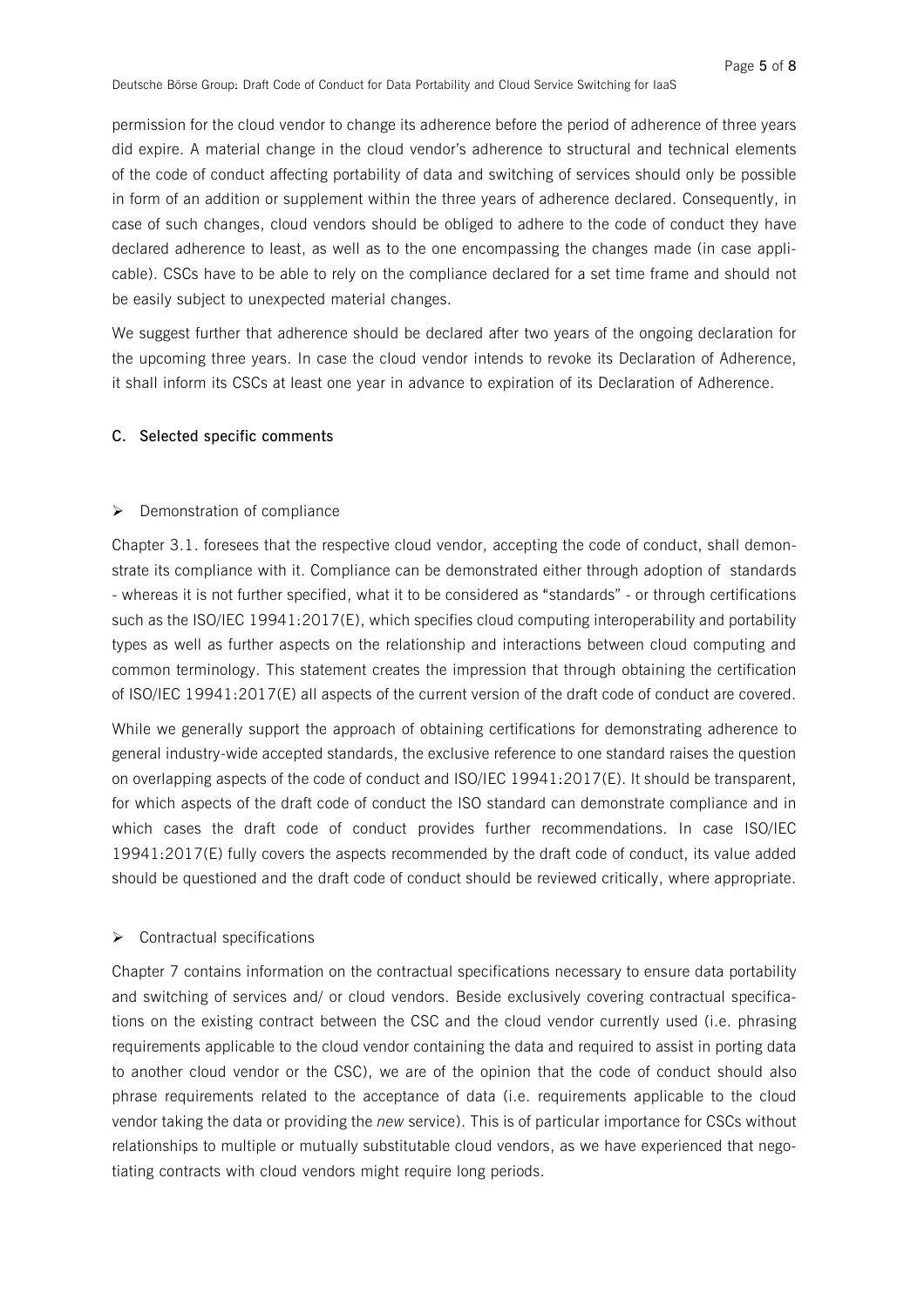#### $\triangleright$  Security of data centres

Although the focus of the draft code of conduct is on portability of data as well as switching of services, we are of the opinion that minimum security standards on physical security of data centres shall be covered by the code of conduct as well. In line with the requirements on the description of location under Chapter 8.2, also the adherence to dedicated standards for data centres such as ISO 27001 or a generic description of key minimum features should be required. We suggest including such requirements under Chapter 8.2. or within a new Chapter 8.5.

# $\triangleright$  Public Register and non-compliance complaints

According to Chapter 9, a Public Register shall be maintained to provide information on the cloud vendors adhering to the code of conduct as well as contain non-compliance complaints of CSCs against cloud vendors.

As the Public Register will contain relevant information about a cloud vendor and therefore might create reputational risk, further information should be provided on the maintenance of the register as well as the procedures underlying the assessment of non-compliance and publication of a cloud vendors name on either one or both of the "lists" (i.e. list of compliant cloud vendors vs. list of noncompliant cloud vendors). It should be particularly ensured that non-compliant complains will not be published without a prior assessment on their validity. Cloud vendors should obtain the opportunity to comment on the complaint before publication. It might be moreover reasonable to require conflicting parties to enter into conciliation to avoid complaints.

In order to involve both parties appropriately, the standardised procedure for handling non-compliance complaints should include (i) a hearing on the complaint(s) raised, (ii) a submission of statements from both parties as well as (iii) decision to be taken by the Complaints Committee under consideration of the statements obtained from the involved parties.

Another point to be reconsidered with regard to the processing of non-compliant complaints it the assignment of resulting costs. Currently the draft code of conduct foresees, that the party raising the complaint shall bear the costs of the respective complaint according to Chapter 9.2.3. While potential costs might prevent parties to unjustifiably raise complaints, it might also set incentives against complaining, even in case of appropriate complaints.

We therefore suggest implementing an allocation method to absorb the costs resulting from noncompliance complaints at first stage. In case the complaint raised has been identified as justified as the cloud vendor is in breach of the code of conduct, the costs resulting from the processing of a non-compliance complaint should be re-allocated to the cloud vendor in breach. Similarity, costs for complaints obviously unjustifiably raised can (depending on the concrete situation) be fully or partly assigned to the respective complaining party.

# $\triangleright$  Changes to the code

In case of changes to the code of conduct, the updated version shall be published, whereas the two previous versions shall remain available as well (s. Chapter 10.2). Under consideration of Chapter 5.3, according to which a CSC's Declaration of Adherence shall be valid for three years, we suggest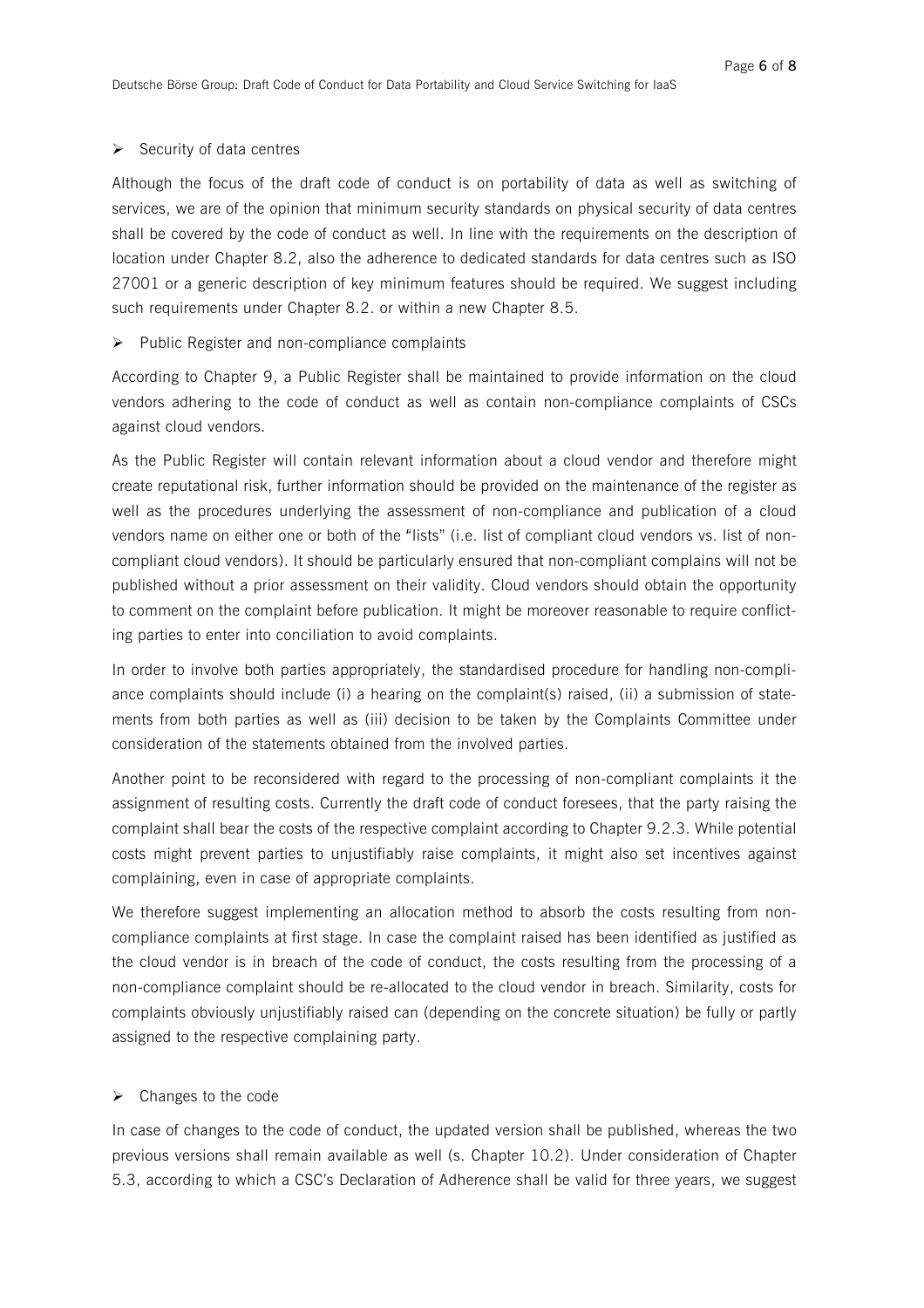not to limit the publication of different versions of the code of conduct to maximum three, but instead to keep at least the versions of the last three years, irrespective of their number.

# $\triangleright$  Executive Board

No more than one person in the Executive Board shall represent one organisation or company according to Chapter 9.1.4. We would like to note that a single entity or group can be a member of an association and hence be represented by it as well as in the same time represent itself separately from the association. We would like to ask the working group to consider such circumstances and adjust the respective requirement.

Moreover, the Executive Board shall have a Chairman and a Vice-Chairman (s. Chapter 9.1.5). We suggest amending this requirement by adding that in case the Executive Board is being chaired by a representative of a cloud vendor, the Vice-Chairman shall be a representative of a CSC and vice versa.

# $\triangleright$  Complaints Committee

As outlined under Chapter 9.2.1 the Complaints Committee shall be composed of five members, whereas a balanced representation of cloud vendors as well as CSCs shall be ensured. At least one member shall be independent.

As the majority of members usually does not consist of independent representatives, we suggest rephrasing Chapter 9.2.1. such that two representatives shall be adopted by CSCs on the one hand and respectively two representatives by cloud vendors on the other hand. The fifth representative shall be an independent member.

# $\triangleright$  Remedies against non-compliance

Chapter 9.3 of the draft code of conduct outlines remedies against non-compliance, including enforcement measures, whereas the enforcement measures shall be without prejudice to the customer's rights under applicable EU-law or service agreement. We regard the consideration of applicable EUlaw as insufficient and suggest extending the respective requirement to also include national law.

# $\triangleright$  Term "competent supervisory authority"

The Executive Board reserves the right to seek opinion on changes to the code of conduct of a "competent supervisory authority". As various entities from different industries as well as jurisdiction can be represented within the Executive Board and make use of the code of conduct, we ask you to specify the term "competent supervisory authority" used under Chapter 10.2..

\* \* \*